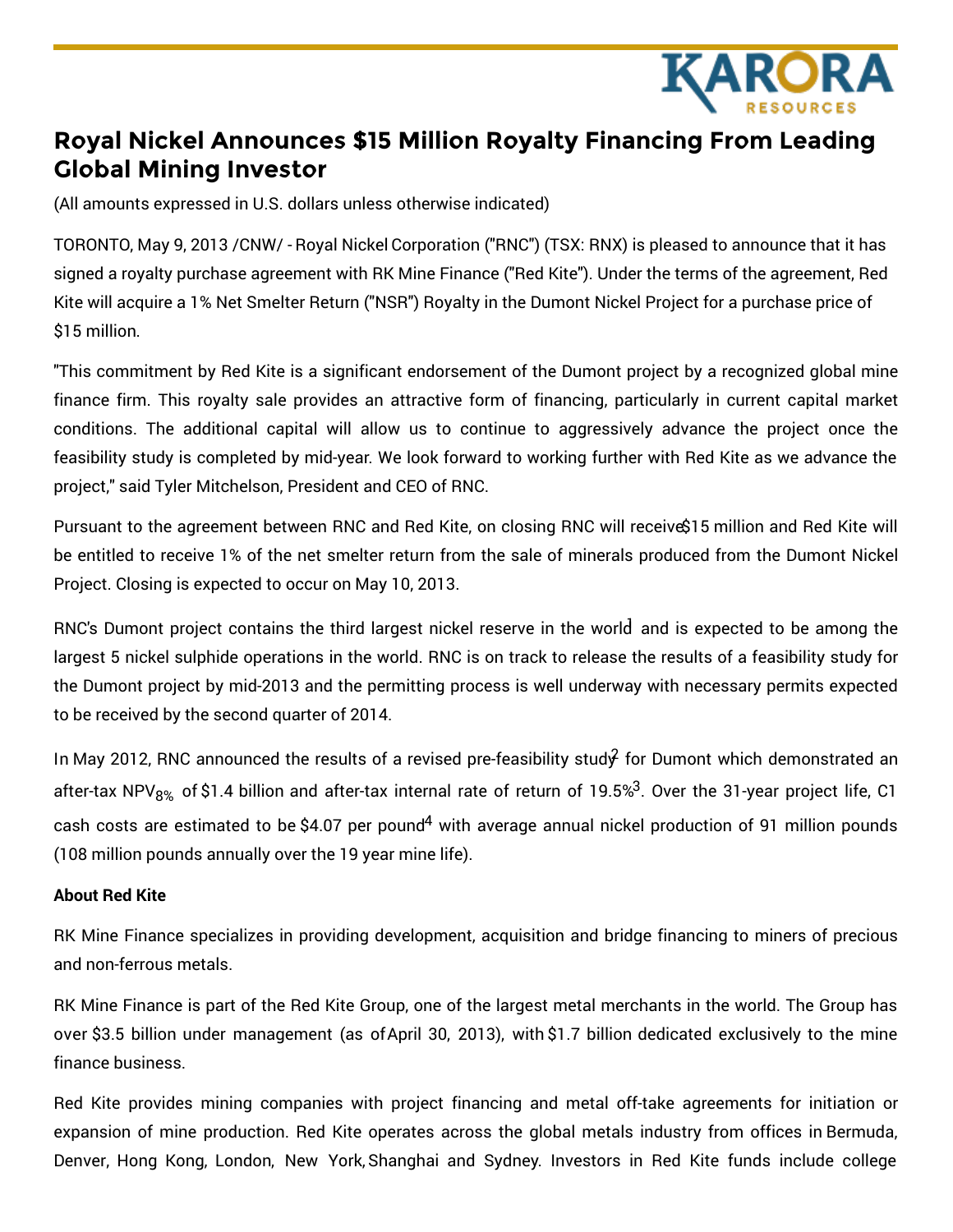endowments, foundations, family offices, pension funds and other institutional investors. For more information about Red Kite please visit [www.rkminefinance.com](http://www.rkminefinance.com).

## **About Royal Nickel Corporation**

Royal Nickel Corporation is a mineral resource company focused primarily on the exploration, evaluation, development and acquisition of base metal and platinum group metal properties. RNC's principal asset is the Dumont Nickel Project strategically located in the established Abitibi mining camp, 25 kilometres northwest of Amos, Quebec. RNC has a strong management team and Board with over 100 years of mining experience in the nickel business at Inco and Falconbridge. RNC's common shares trade on the TSX under the symbol RNX.

Unless otherwise indicated, RNC has prepared the technical information in this news release ("Technical Information") based on information contained in the pre-feasibility study dated June 22, 2012, relating to the Company's Dumont Nickel Project and news releases (collectively the "Disclosure Documents") available under RNC's company profile on SEDAR at [www.sedar.com](http://www.sedar.com). Each Disclosure Document was prepared by or under the supervision of a qualified person (a "Qualified Person") as defined in National Instrument 43-101 of the Canadian Securities Administrators. Readers are encouraged to review the full text of the Disclosure Documents which qualifies the Technical Information. The Technical Information is subject to the assumptions and qualifications contained in the Disclosure Documents. The Technical Information contained in this news release has been approved by Alger St-Jean, P. Geo., Vice President Exploration of RNC and Johnna Muinonen, VicePresident Operations of RNC, both Qualified Persons under NI 43-101.

Notes:

- 1. Nickel reserve reported in NI 43-101 compliant technical report dated June 22, 2012 available on RNC's website and under RNC's profile on SEDAR at [www.sedar.com](http://www.sedar.com) compared to nickel reserves reported in company reports and in Wood Mackenzie data
- 2. Full NI 43-101 compliant technical report dated June 22, 2012 available on RNC's website and under RNC's profile on SEDAR at [www.sedar.com](http://www.sedar.com).
- 3. Based on US\$9.00 per pound long term nickel price and CDN\$1.00 = US\$0.90 exchange rate. NPV calculated from assumed start of construction, January 2014 and based on October 2011 real costs.
- 4. C1 cash costs are defined as the cash cost incurred at each processing stage, from mining through to recoverable nickel delivered to the market, net of by-product credits

## *Cautionary Statement Concerning Forward-Looking Statements*

*This news release contains "forward-looking information" including without limitation statements relating to the* expected completion of the Red Kite financing, delivery of a full feasibility study, advancing the Dumont project and the expectation that the Dumont project will be among the largest 5 nickel sulphide operations in the world. Readers *should not place undue reliance on forward-looking statements.*

*Forward-looking statements involve known and unknown risks, uncertainties and other factors which may cause the* actual results, performance or achievements of the Corporation to be materially different from any future results, *performance or achievements expressed or implied by the forward-looking statements. Completion of the Red Kite*